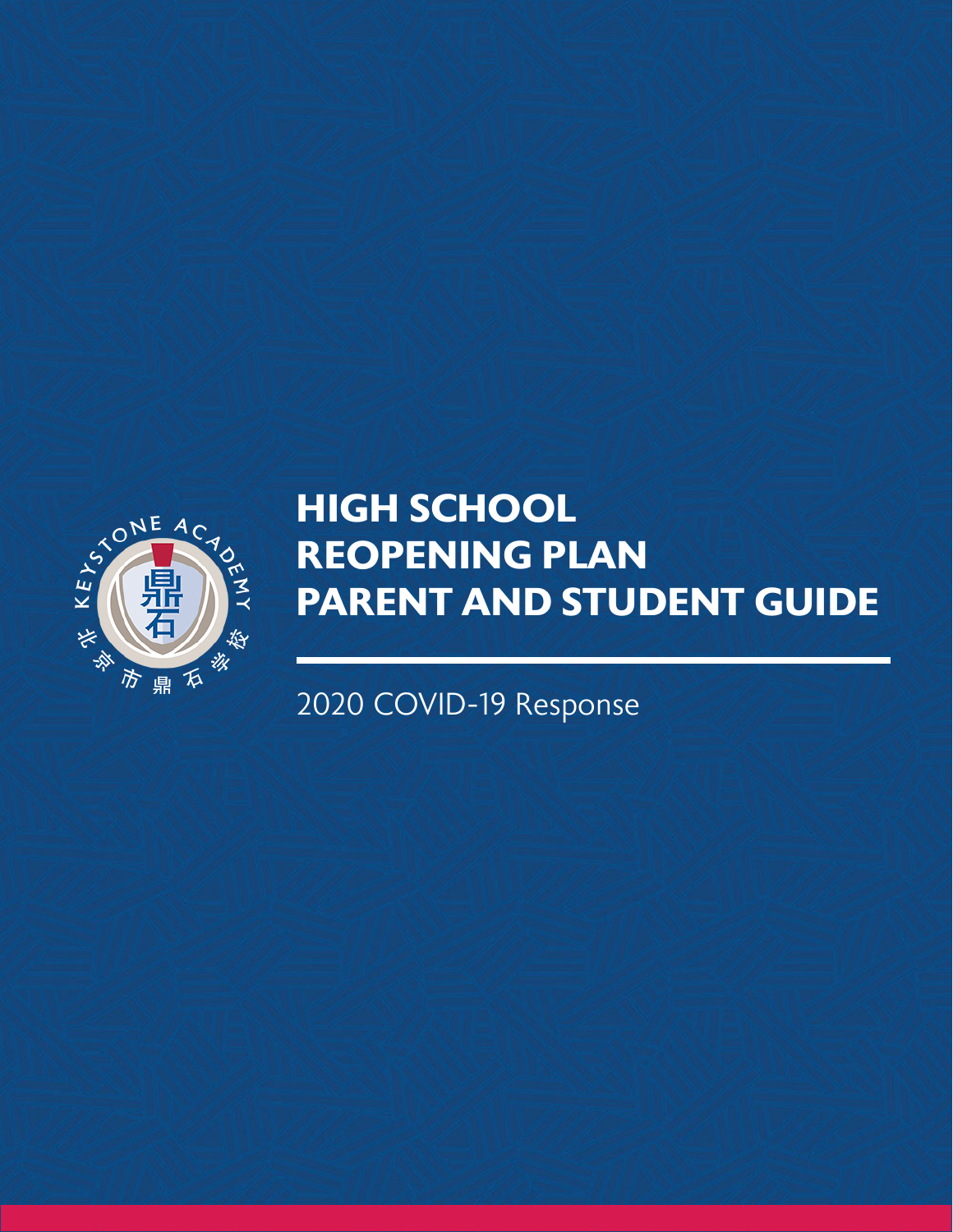<span id="page-1-0"></span>



### › **DEFINITION OF LEARNING**

At Keystone Academy, learning is a life-long journey rooted in heritage, outward in perspective and framed by our five shared values. Learning encompasses the discovery of new knowledge, skills, and understanding, allowing for creativity and connections in a local and global context. This journey empowers our learners to develop character and fosters a joy of learning in experiences that occur both inside and outside the classroom.

In line with the our Definition of Learning, and in response to COVID-19, effective learning in the High School is:

#### **Dynamic and challenging**

Teachers and students interact in Live Lessons or face-to-face in rigorous and engaging learning activities.

#### **Holistic and balanced**

School and home work together to provide a healthy balance of activities in online and face-to-face learning environments. Socio-emotional health is at the center of the advisory and residential programs.

#### **Inclusive and personalized**

Teachers in their roles as advisors and course instructors make personal connections with students online in individual, class, and large group meetings.

### **An individual pursuit as well as a collaborative process**

Students develop as empowered learners, navigating face-to-face and online learning experiences gracefully, developing independent work habits while at the same time still sharing the growth experience with others.

#### **Varied and contains different approaches**

Teachers and students alike leverage different approaches to teaching and learning, and choose a range of appropriate strategies and technologies to allow for many levels of interaction.

### **Focused on process, as much as outcomes**

Continued use of formative assessments, feedback, and reflection elicits student learning in the varied learning modes and circumstances we may face.

### **Experiential, where connections are made to real life**

Face-to-face and online learning offer opportunities to connect learning with home, community, and the world.

### **Committed to character and community**

In all learning scenarios, students are a part of the Keystone community, demonstrating Keystone values while developing unique insight into self as well as reaching out to serve others.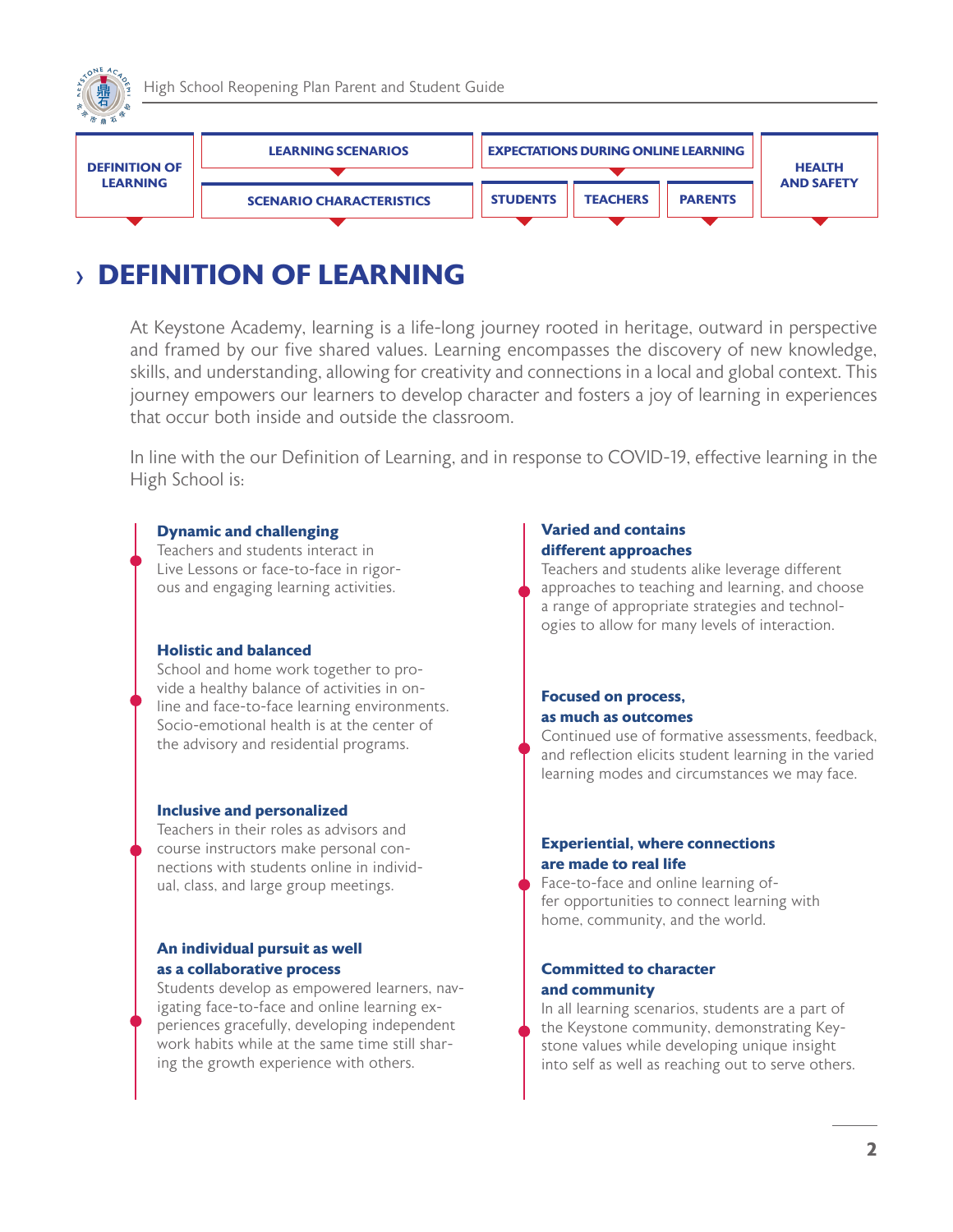

### › **INTRODUCTION**

Keystone Academy's initial response to COVID-19 focused on acting promptly after the school's closure to continue the teaching and learning process for students. Our faculty and staff responded creatively and resolutely in support of learning, taking advantage of our strong technological infrastructure.

No one could have predicted at the time that the situation would continue for this long. We have come to the realization that online learning will likely be a reality for some time to come. With this in mind, we need to continue thinking about the quality of our program and make decisions about what will define online learning at our school now.

Not surprisingly, the dedication and professionalism of our teachers have resulted in phenomenal growth. Colleagues are sharing strategies and tools, making the experience for students much more valuable.

Because it is highly likely that the 2020-21 school year will be impacted by COVID-19, we are contemplating three scenarios: Distance Learning, Blended Learning, and Conventional Learning.

### **The strategies implemented for each scenario follow these principles:**

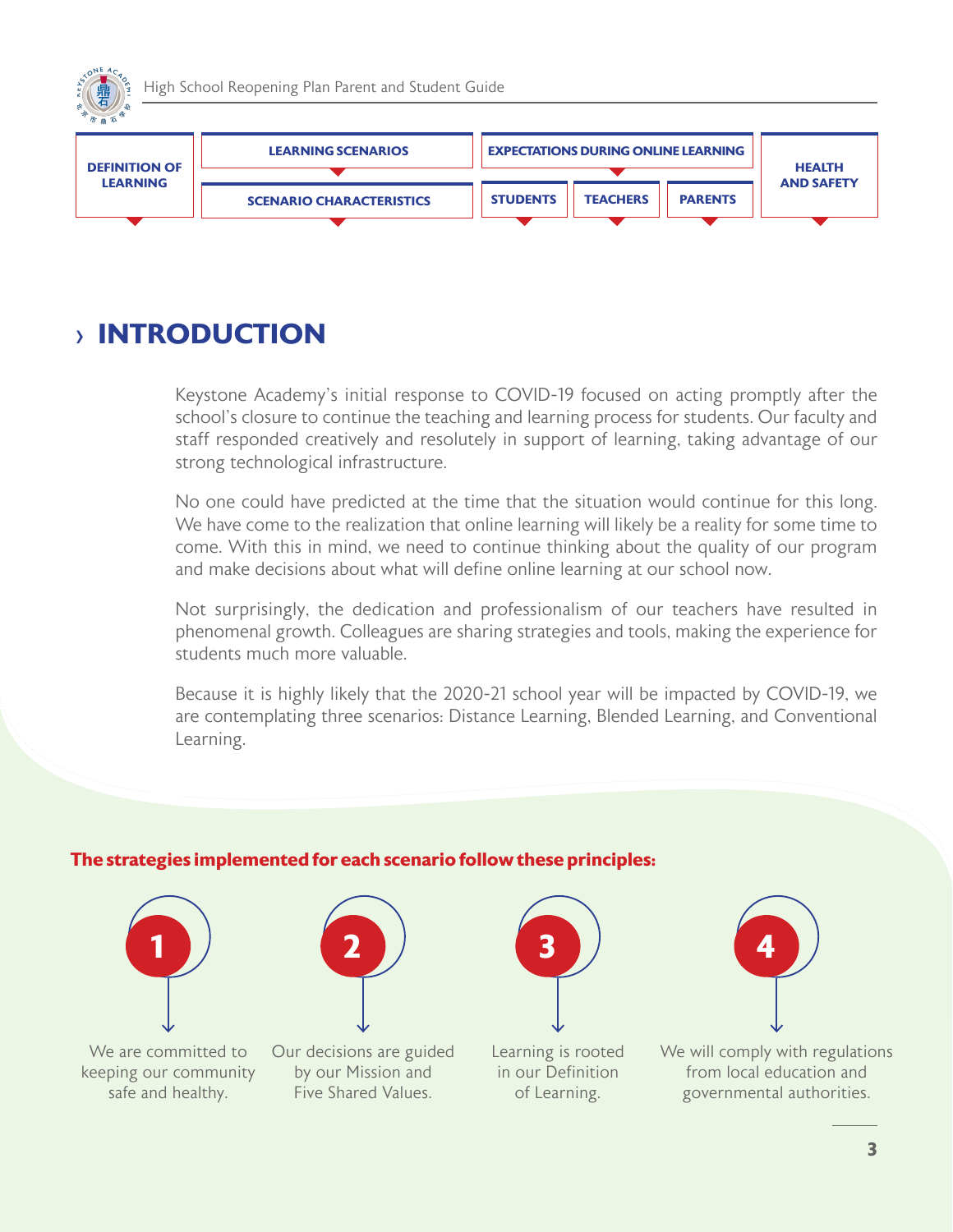<span id="page-3-0"></span>



### › **THREE LEARNING SCENARIOS**

Keystone Academy anticipates three scenarios each with its own mode of operating. Planning with the three scenarios in mind is crucial to make any transitions as seamless as possible for students, teachers and parents as circumstances change. The three scenarios are:

### **Distance Learning**

Distance Learning serves several key functions within the recent reality, providing a platform for education when the school campus is closed. In this scenario, students and teachers work remotely from home and connect virtually by using the platforms established for this purpose. Teachers meet students online during the regularly scheduled classes on Live Lessons and at additional times as needed. This scenario is typically associated with higher levels of risk of virus transmission (levels 1 & 2).

### **Blended Learning**

The Blended Learning model is a combination of on-campus face-to-face interactions with teachers who are in Beijing, and virtual Live Lessons from teachers not currently in Beijing. In this scenario, the campus is open, and many students and teachers are on campus. However, some teachers and students might be outside of Beijing or China due to government and travel restrictions. Teachers not in Beijing work with a Teacher Partner who supports learning face-to-face in the classroom. This scenario is typically associated with medium risk of virus transmission (levels 2 & 3).

### **Conventional Learning**

When students and teachers are all able to be on campus, we are able to deliver our program in our customary manner or with varying degrees of modification. These modifications are based on the level of risk of virus transmission. Helpful elements of Distance Learning are used to support and enhance our program. This scenario is typically associated with lower levels of risk (levels 3 & 4).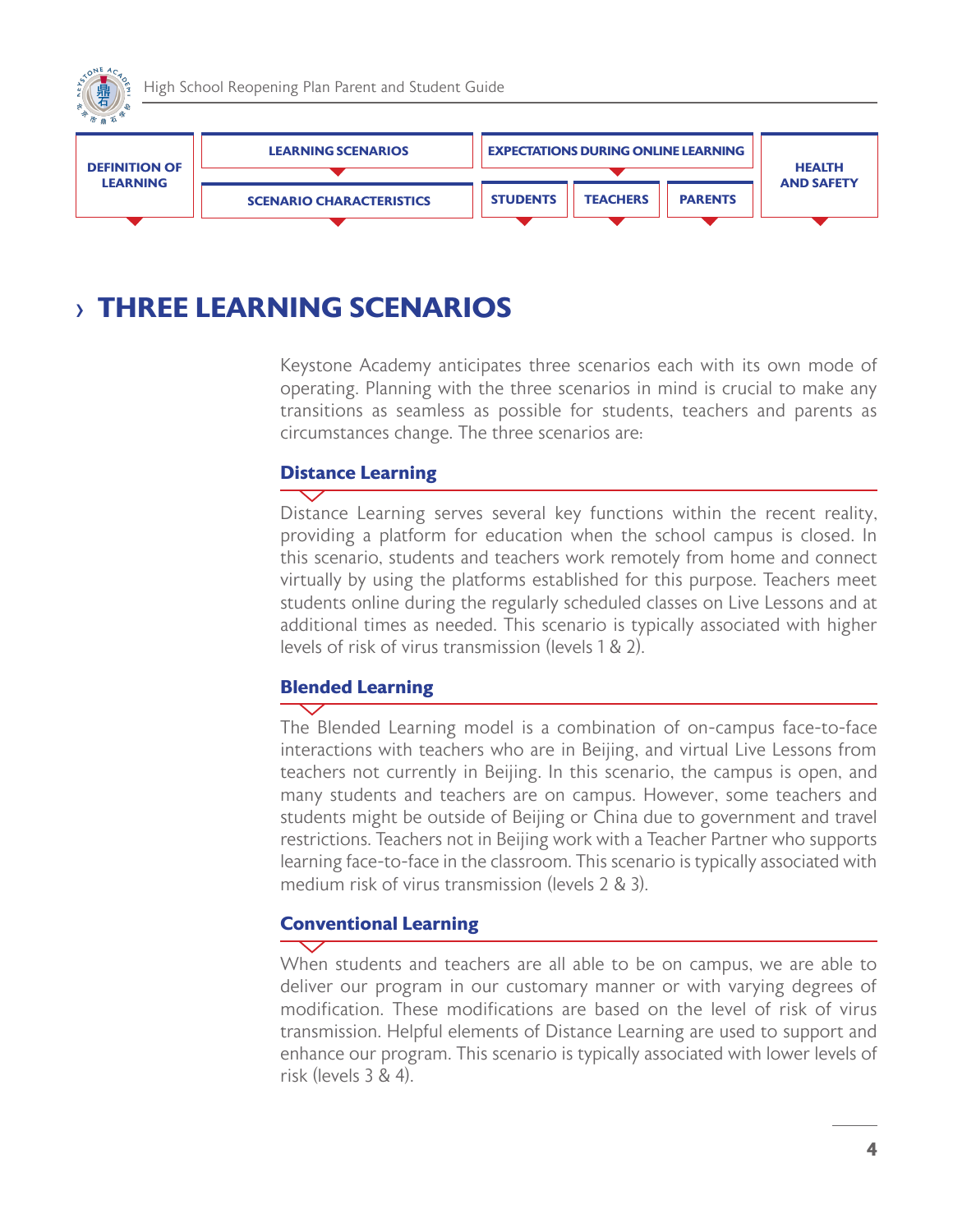<span id="page-4-0"></span>



## › **SCENARIO CHARACTERISTICS**

The following chart outlines program characteristics for each scenario in Secondary School.

|                                                             | <b>CAMPUS</b>                                                                                                                                                                          | <b>MODIFICATIONS</b>                                                                                                                                                                                                                                                                                                                                                                                                                        | <b>PROGRAM</b>                                                                                                                                                                                                                                                    | <b>SCHEDULE</b>                                                                                                                                                            |
|-------------------------------------------------------------|----------------------------------------------------------------------------------------------------------------------------------------------------------------------------------------|---------------------------------------------------------------------------------------------------------------------------------------------------------------------------------------------------------------------------------------------------------------------------------------------------------------------------------------------------------------------------------------------------------------------------------------------|-------------------------------------------------------------------------------------------------------------------------------------------------------------------------------------------------------------------------------------------------------------------|----------------------------------------------------------------------------------------------------------------------------------------------------------------------------|
| <b>Scenario 1</b><br><b>DISTANCE</b><br><b>LEARNING</b>     | · School campus<br>is closed<br>• Teachers and students<br>work remotely<br>from home.                                                                                                 | • Use virtual platforms for teaching<br>and learning- ManageBac and Teams<br>· 100 % synchronous lessons.<br>· Classes are 80 minutes long, but<br>teachers need to vary activities and<br>consider students' screen time.<br>• MS gr 6-8 - ARE Day once a cycle.<br>· Homework is minimized for gr 6-8.<br>• There are video recordings<br>of class meetings.<br>• Assessments are online.<br>• Advisory and morning<br>meetings - online. | · Assessments -online.<br>• Weekly Grade<br>Meetings- online.<br>• HOS Meetings- online.<br>· Student Council<br>Activities- online.<br>• Residential curriculum<br>delivered online.                                                                             | · 6-day schedule.                                                                                                                                                          |
| <b>Scenario 2</b><br><b>BLENDED</b><br><b>LEARNING</b>      | • Campus is open.<br>· Most students have<br>returned to campus.<br>• Not all teachers have<br>returned to Keystone.<br>• Boarding program<br>functions with<br>alternate supervision. | • Teachers and advisors who are away<br>will teach and connect remotely.<br>· Teaching Partners will provide<br>face to face support.<br>· 100% synchronous lessons.<br>. No ARE days for MS; regular<br>homework policy.<br>· Some KAP activities may<br>continue as safety allows.<br>• Weekend program carries on<br>depending on health safety status.                                                                                  | • Assessments in<br>class/ online.<br>• Weekly Grade Meetings-<br>online/ face to face.<br>• HOS Meetings-<br>online/ face to face.<br>· Student Council<br>Activities-online/<br>face to face.<br>• Residential curriculum<br>delivered online/<br>face-to-face. | · 6-day schedule.<br>· Separate HS/MS<br>schedules - based on<br>safety levels as needed.<br>• All activities subject<br>to change according to<br>government regulations. |
| <b>Scenario 3</b><br><b>CONVENTIONAL</b><br><b>LEARNING</b> | · Fully open.<br>• All teachers and<br>students have returned.<br>• Boarding program<br>functions with usual<br>supervision.                                                           | • All teachers and advisors<br>teach face to face.<br>· Morning meetings- online/ in person<br>• Head of School weekly<br>meetings -online/ in person.<br>· Grade Level meetings-<br>online/ in person?.<br>• No ARE days for MS; ARE happens<br>period 10 on Mondays and Thursdays.<br>• KAP and OEP/ELP resume<br>as safety allows.<br>• Weekend program carries on<br>depending on health safety status.                                 | • Assessments in class.<br>• Weekly Grade Meetings.<br>• HOS Meetings-<br>face to face.<br>• Student Council<br>Activities-face to face.<br>• Residential curriculum<br>delivered online/<br>face-to-face.                                                        | · 6-day schedule.<br>• Separate HS/MS<br>schedules - based on<br>safety levels as needed.<br>• All activities subject<br>to change according to<br>government regulations. |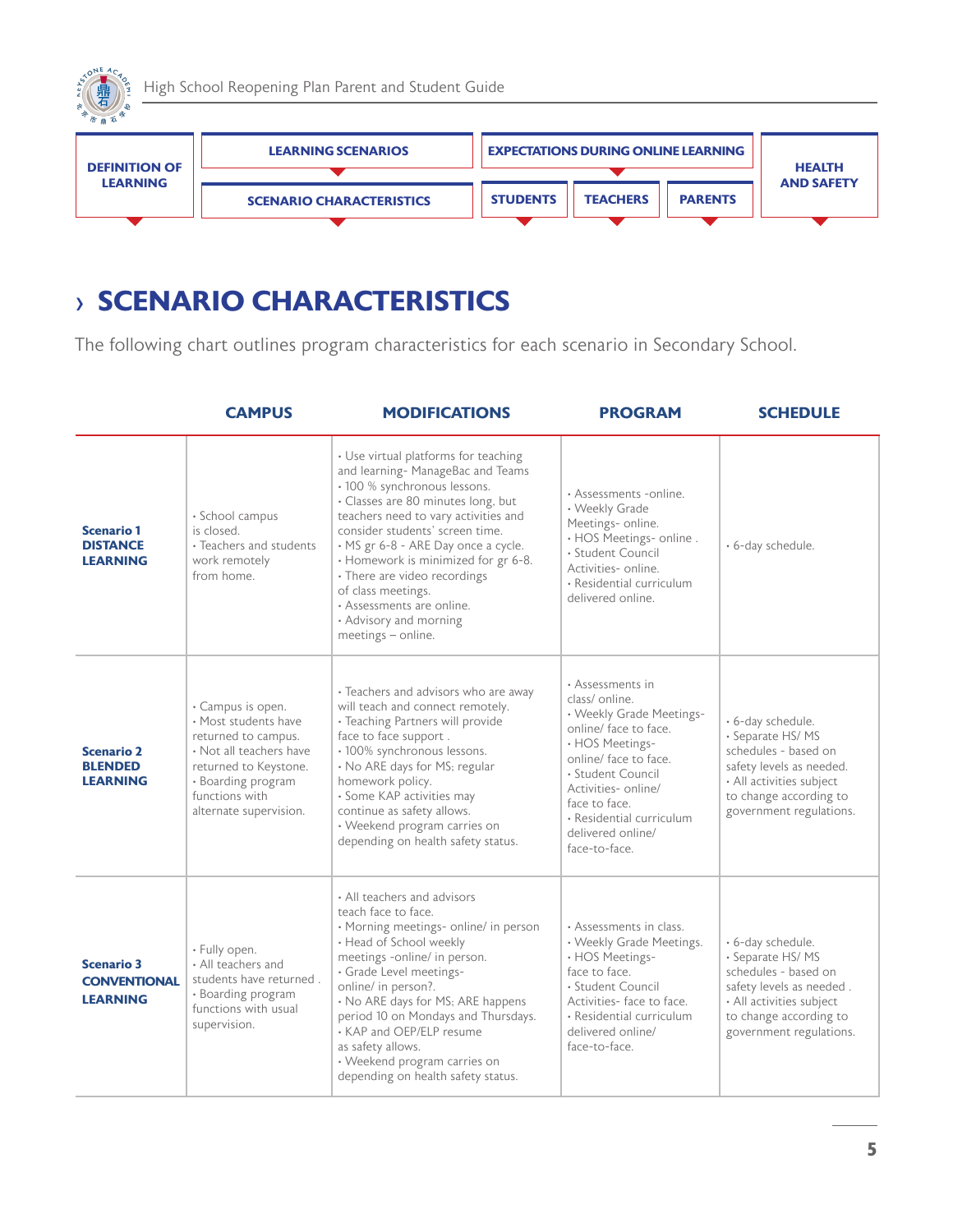<span id="page-5-0"></span>

### › **WHEN DISTANCE LEARNING OR BLENDED LEARNING OCCURS, THERE ARE SPECIAL CONSIDERATIONS TO NOTE**

As a community of learners, our Keystone shared expectations during our online program are as follows:

### **STUDENTS**

- » Know your schedule.
- » Visit the Landing Pages to find the Live Lessons that you must attend.
- » Have a set study space, and keep it neat and organized with your supplies.
- » Take a lunch break, as well as other smaller breaks during the day.
- » Participate positively in your Live Lessons, dressed appropriately. Be active in the discussions and to turn on your camera to facilitate communication.
- » Check your email frequently, as well as ManageBac and Teams. Remember – you are responsible for your own success.
- » Complete assignments and tasks in a timely manner. Your parents may be contacted, or you may not receive any grade for work not submitted.
- » Ask for help when you need it. Your teacher will be available to you at designated times.
- » Strive to find balance in your life with physical activity, family obligations, and student responsibilities.
- » Make sure you are keeping up with your Personal Project, Capstone, CAS (Creativity, Activity, Service), Extended Essay, Internal Assessments, and other commitments.
- » Live the Keystone values of Compassion, Respect, Wisdom, Justice, and Honesty. As the older students in the school, you serve as role models to primary and middle school.
- » Remember the importance of academic honesty in the online environment. In many cases, you will need to sign a declaration of authenticity to validate your work.
- » Act quickly to get tech help from helpdesk@keystoneacademy.cn when encountering technical difficulties. This includes a malfunctioning camera.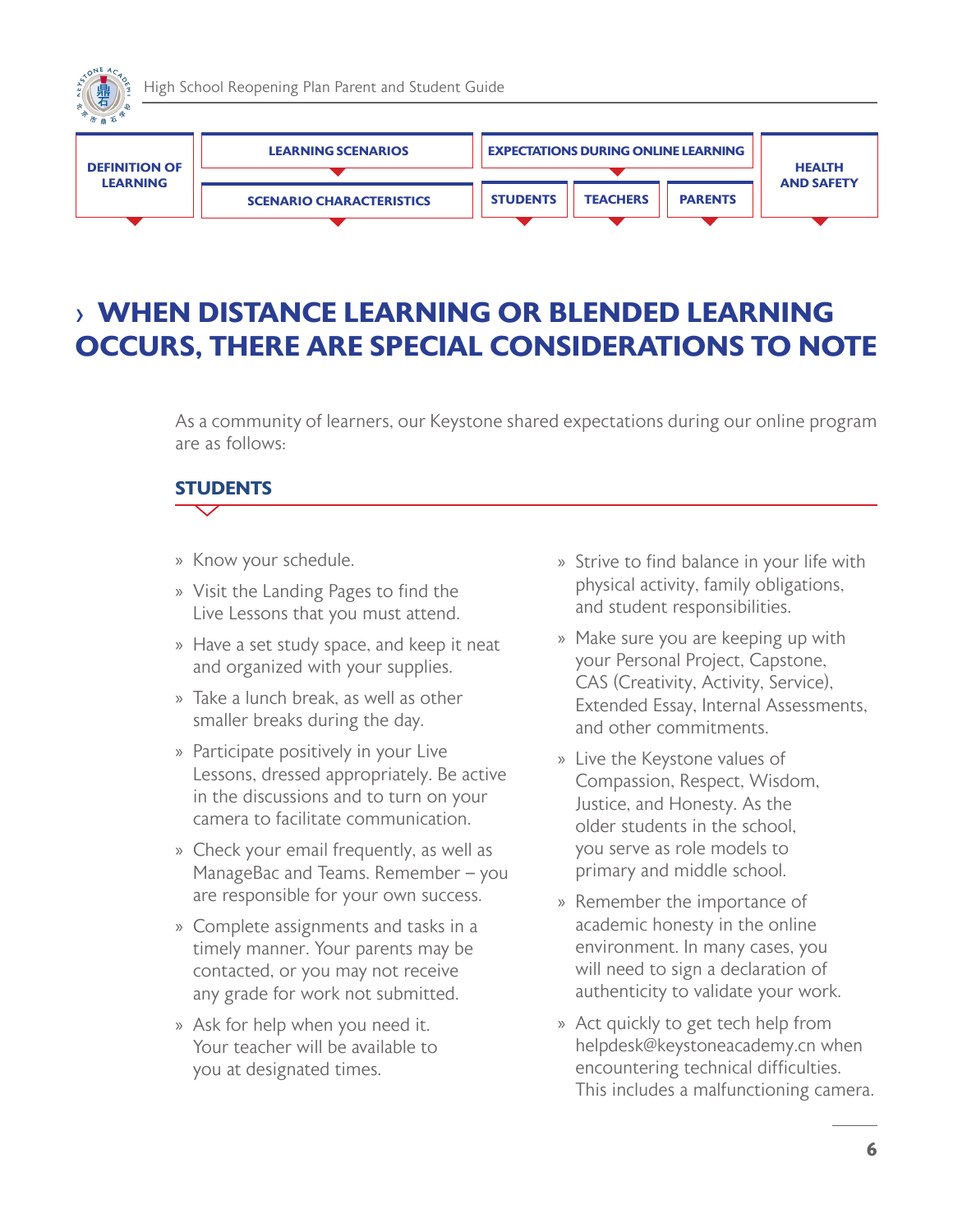<span id="page-6-0"></span>



### **TEACHERS**

- » Ensure that all of your lessons have a meaningful Live component and record these for students who are not able to attend.
- » Post short previews of your lessons on the MS & HS Landing Pages before the start of each cycle.
- » Use a variety of strategies and tech tools to deliver engaging and meaningful lessons, with the camera on for all live lessons and conversations.
- » Use a range of formative and summative

#### **PARENTS** ↽

- » Assist your child in attending daily Live Lessons. Your child gets a personalized landing page schedule for each day. This will be available before the start of each  $A - F$  cycle.
- » Ensure your child has a quiet well-equipped workspace.
- » Make sure that internet speed and connection allow for your child to be successful in their learning.
- » Review the Family Tech Agreement and set appropriate habits and guidelines as a family.
- » Support your child in their online learning experiences. Find out what helps them succeed and what might be holding them back.
- » Respond to emails or phone calls from the HS office as these may have

assessments to gauge student learning.

- » Give timely and targeted feedback to students on a regular basis.
- » Be mindful of the workload students have and adjust lessons accordingly.
- » Address the wellbeing of your students as well as their academic progress.
- » As an advisor, connect with your students weekly, individually and as a group.
- » Communicate with advisors, parents, CSD and the administration promptly regarding student concerns.

important information regarding your child's progress at school or attendance in Live lessons.

- » Work to have balance in your family life between physical activity, family obligations, and student responsibilities.
- » Support the Keystone values of Compassion, Respect, Wisdom, Justice, and Honesty.
- » Keep the High School workload in mind when scheduling outside activities such as TOEFL, SAT, etc. Students in HS are expected to dedicate additional time to their classes and to other commitments such as Personal Project, Capstone, CAS (Creativity, Activity, Service), Extended Essay, Internal Assessments, etc.
- » Contact the advisor, teacher, or division office when you have concerns, suggestions, and questions.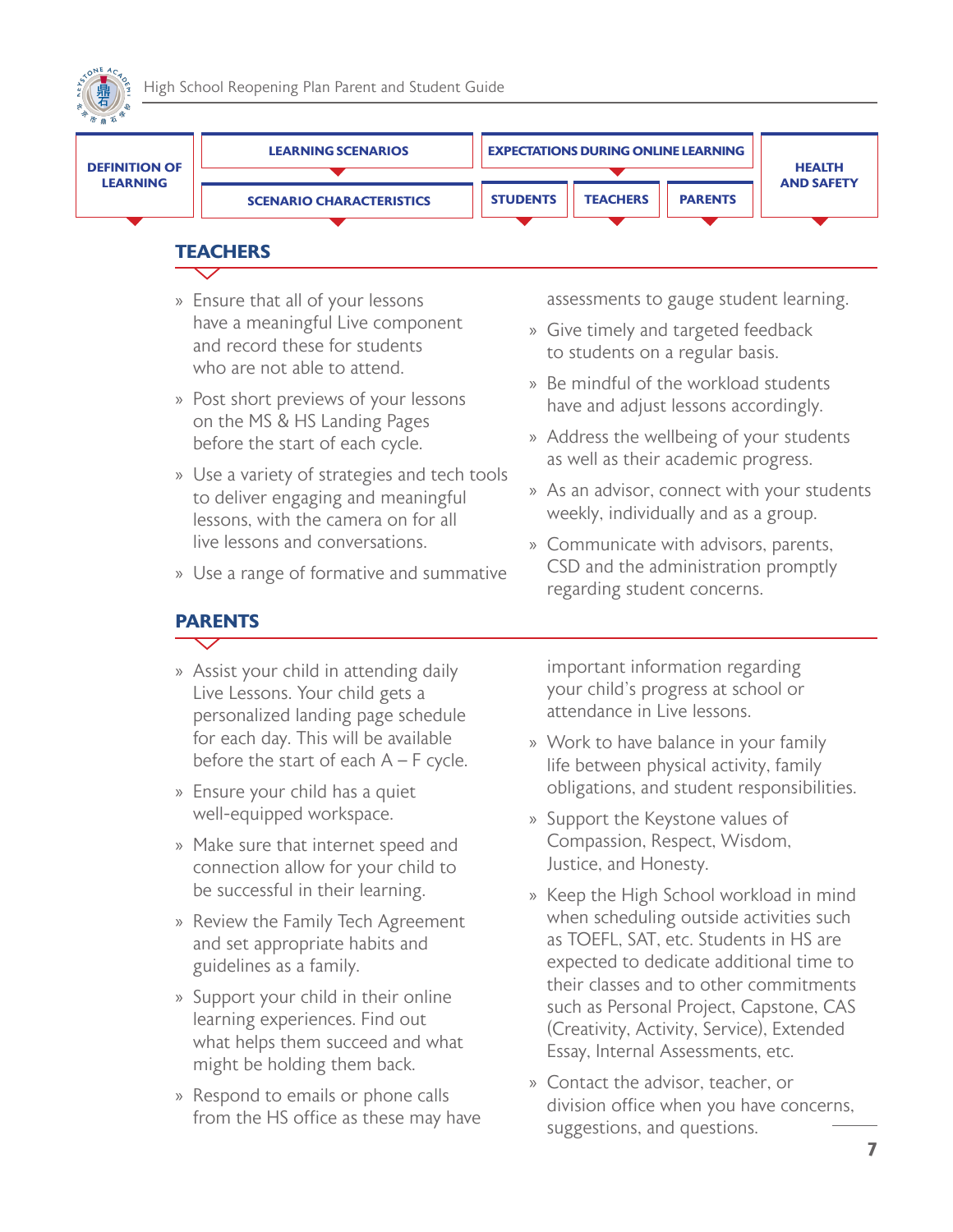<span id="page-7-0"></span>



## › **HEALTH & SAFETY IMPLICATIONS**

Beijing and China classify the risk of spread of the virus by levels ranging from 1 to 4 with level 1 denoting a high health risk and level 4 signifying a normal situation. Keystone Academy is prepared to maintain the health and safety of our community by adjusting our school practices based on the current health risks levels assigned by the Chinese Center for Disease and Prevention Control (CDC), and relevant Beijing and Shunyi authorities. Below are safety implications that vary depending on the level of threat. Keystone Academy always follows instructions from authorities regarding the opening of our campus.

| <b>LEVEL</b>                         | SAFETY IMPLICATIONS ON A SLIDING SCALE                                                                                                                                                                                                                                                                                                                                                                                                                                                   |                                                                                                                                                                                                                                                                                                                                                                                                                                                                                        |  |  |
|--------------------------------------|------------------------------------------------------------------------------------------------------------------------------------------------------------------------------------------------------------------------------------------------------------------------------------------------------------------------------------------------------------------------------------------------------------------------------------------------------------------------------------------|----------------------------------------------------------------------------------------------------------------------------------------------------------------------------------------------------------------------------------------------------------------------------------------------------------------------------------------------------------------------------------------------------------------------------------------------------------------------------------------|--|--|
| 1 MOST<br><b>RESTRICTIVE</b>         | • Campus Closed – Distance Education is in place.                                                                                                                                                                                                                                                                                                                                                                                                                                        | • Parents take precautions at home.                                                                                                                                                                                                                                                                                                                                                                                                                                                    |  |  |
| 2 MORE<br><b>RESTRICTIVE</b>         | <b>Student Density and Distancing:</b><br>• Classroom layouts are adjusted to accommodate<br>physical distance requirements.<br>• Group meetings in Lecture Halls, Dorm Common<br>Rooms, PAC, etc. may continue as usual, continue<br>with limited seating, or are eliminated as needed.<br>• Dining is controlled as needed through seating<br>arrangements, use of additional dining areas,<br>and scheduling changes (staggered breakfast,<br>separate schedules for MS and HS, etc.) | . Bus density is adjusted from full capacity to 50%<br>as needed to allow for separation of students.<br>• PHE and recreational activities may be limited<br>to accommodate for physical distancing,<br>including the restriction of contact sports.<br>• Students may have restricted movement in<br>dorms, including visiting other rooms.                                                                                                                                           |  |  |
|                                      | Health & Hygiene:<br>• Temperatures are taken on a regular basis during<br>the academic day and during residential routines<br>to monitor any temperature above 37.3.<br>• Cleaning protocols by facilities are adjusted with increased<br>frequency and robust protocols that reduce chances of infection.<br>• Frequent and thorough hand washing.                                                                                                                                     | • Hygiene protocols for students are widely disseminated<br>through a student education process. External enforcement<br>by teachers and staff is put in place at the higher risks.<br>• Cleaning protocols for students in residence are<br>strengthened and closely monitored when needed.<br>• Health reporting protocols will be put in place as required<br>by the authorities. Isolation facilities are available and put<br>in use when needed in order to follow requirements. |  |  |
|                                      | <b>Masks &amp; Ventilation:</b><br>. Wearing of masks may be required.<br>. When masks are required, specific guidelines<br>are provided as to when these must be worn<br>(indoors, indoors and outdoors).<br><b>School Programming:</b><br>• Morning Meetings and Head of School meetings may<br>be conducted remotely even when on campus.                                                                                                                                             | • Ventilation bell warnings are put in place when<br>needed to remind the community to open windows.<br>· Gyms may need to be closed and PHE occur outdoors.<br>• KAPs may be restricted or suspended as needed.                                                                                                                                                                                                                                                                       |  |  |
| <b>4 LEAST</b><br><b>RESTRICTIVE</b> | <b>Entrance Control &amp; Gate Clearance:</b><br>• Travel information from Students, Teachers<br>and Staff is collected before returning to school<br>and at times required by the authorities.<br>• Students, Teachers and Staff can enter the campus<br>once required quarantine periods are completed.                                                                                                                                                                                | • Students, Teachers and Staff with fever or other noticeable<br>symptoms are not allowed to enter or stay on campus.<br>• Depending on risk level, parents may<br>not be allowed to enter campus.<br>• Depending on risk level, visitors may<br>not allowed to enter campus.                                                                                                                                                                                                          |  |  |